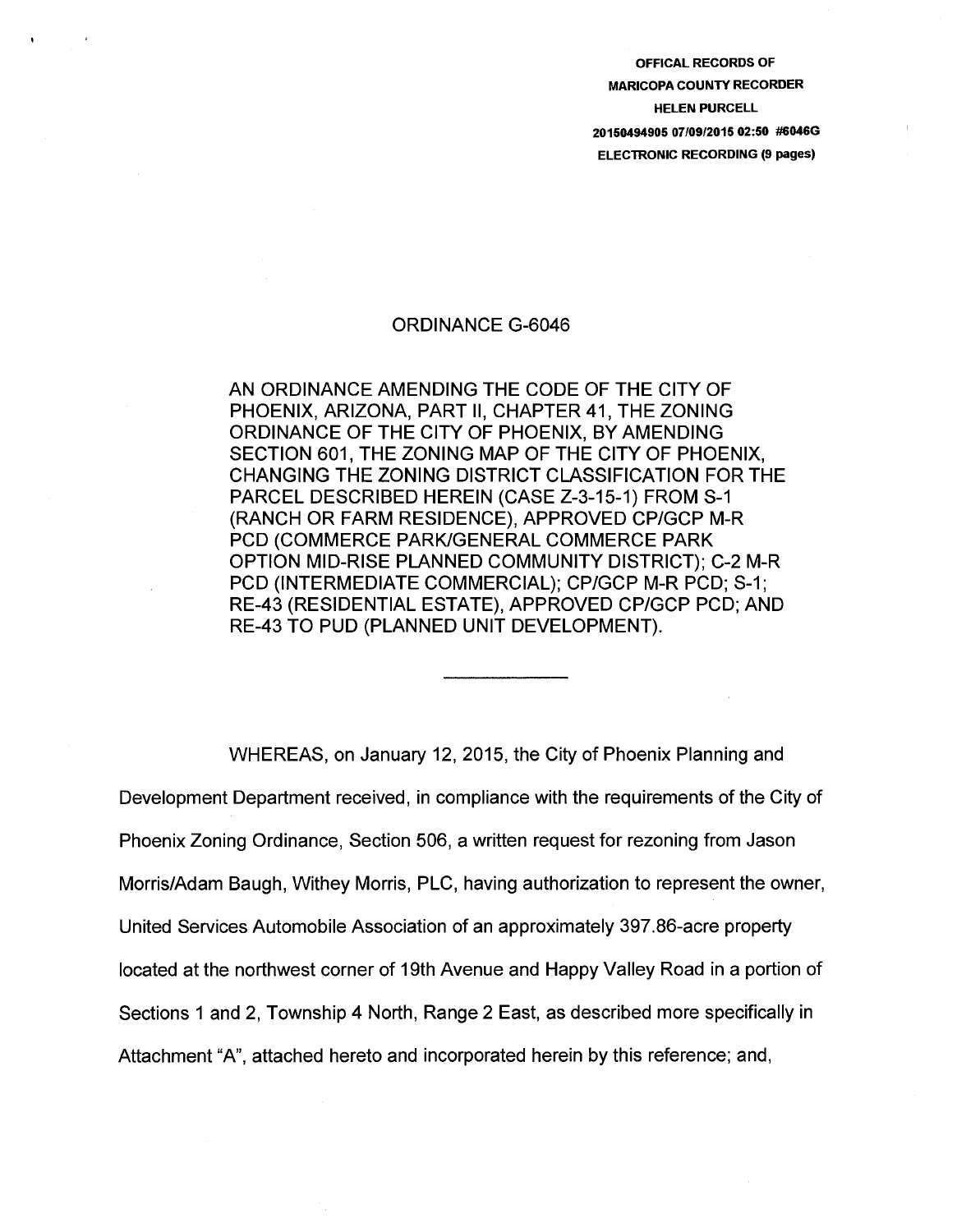WHEREAS, pursuant to A.R.S. § 9-462.04, the Planning Commission, held a public hearing on June 9, 2015, and at this hearing recommended that the City Council approve this rezoning request with the recommended staff conditions, as modified; and,

WHEREAS, the City Council, at their regularly scheduled meeting held on July 1, 2015, has determined that, in accordance with A.R.S. § 9-462.01.F, this rezoning request, with the appropriate site specific requirements provided in Section 2, is consistent with and conforms to the General Plan, will conserve and promote the public health, safety and general welfare, and should be approved, subject to the conditions herein.

NOW, THEREFORE, BE IT ORDAINED BY THE COUNCIL OF THE CITY OF PHOENIX, as follows:

SECTION 1: The zoning of an approximately 397.86-acre property located northwest corner of 19th Avenue and Happy Valley Road in a portion of Sections 1 and 2, Township 4 North, Range 2 East, as described more specifically in Attachment "A", is hereby changed from "S-1'' (Ranch or Farm Residence), "Approved CP/GCP M-R PCD" (Commerce Park/General Commerce Park Option, Mid-rise, Planned Community District); "C-2 M-R PCD" (Intermediate Commercial); "CP/GCP M-R PCD"; "S-1''; ''RE-43" (Residential Estate), "Approved CP/GCP PCD"; and "RE-43" to "PUD" (Planned Unit Development) and that the Planning and Development Director is instructed to modify The Zoning Map of the City of Phoenix to reflect this use district classification change as shown in Attachment "B".

SECTION 2: The specific nature of the subject property and of the rezoning request is more particularly described in case file Z-3-15-1, on file with the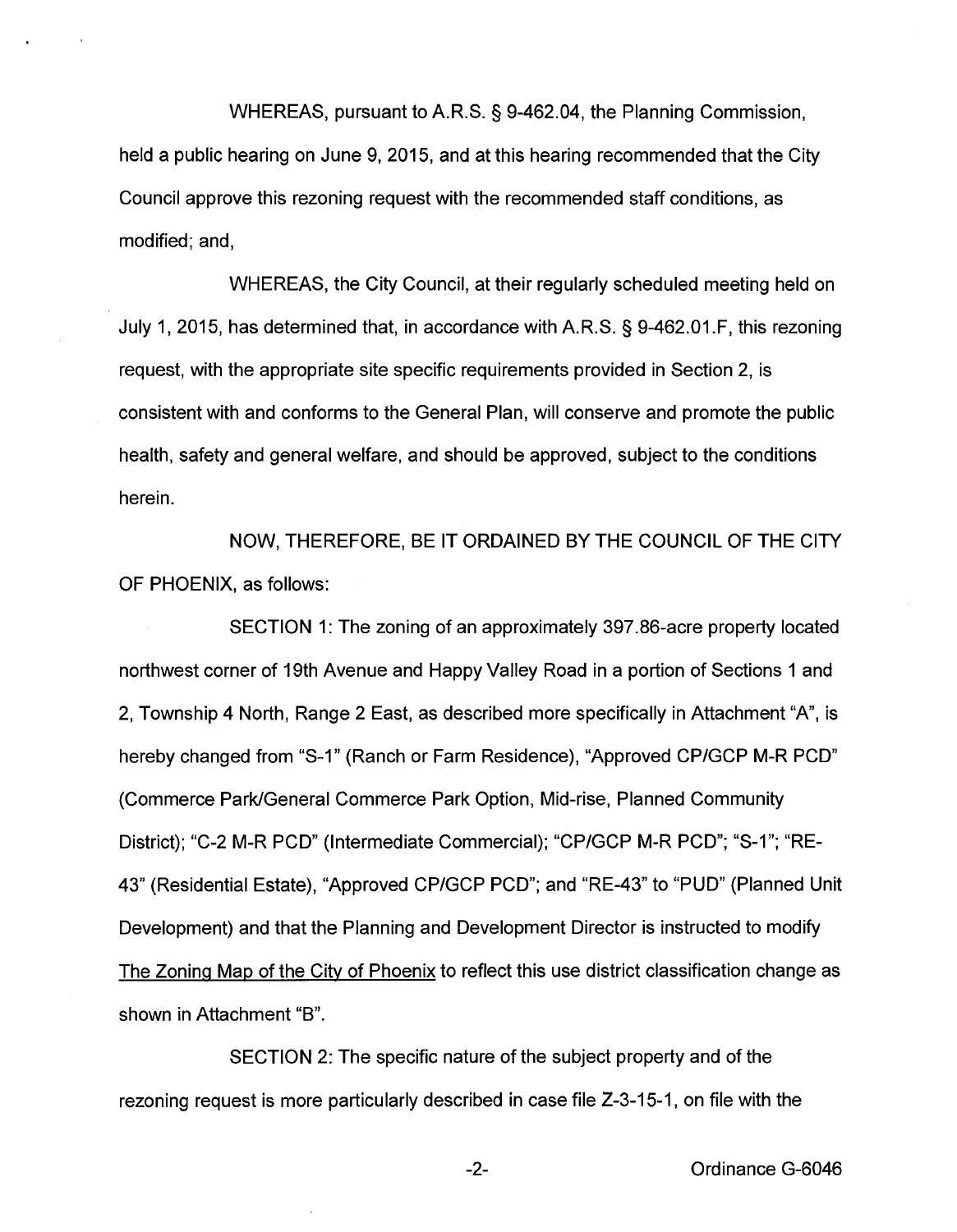Planning and Development Department. Due to the site's specific physical conditions and the use district applied for by the applicant, this rezoning is subject to compliance with the PUD narrative and the following stipulations, violation of which shall be treated in the same manner as a violation of the City of Phoenix Zoning Ordinance:

- 1. An updated Development Narrative for the Norterra PUD reflecting the changes approved through this request shall be submitted to the Planning and Development Department within 30 days of City Council approval of this request. The updated Development Narrative shall be consistent with the Development Narrative date stamped May 1, 2015, as modified by the following stipulations:
	- a. Page 21, Surrounding Conditions Table: Applicant shall revise "R1-08" to "R1-8".
	- b. Page 23, Exhibit 7 (General Plan Map): Applicant shall revise the proposed General Plan Map to reflect the Proposed General Plan map that is generated by the city.
	- c. Page 28, a. Permitted Uses, 3: Applicant shall revise the second line as follows "in character, with more than one uses including, but not".
	- d. Page 29, Land Use Table: Applicant shall revise Zone 4-A, Multi-Family Residential to "Not Permitted".
	- e. Page 29, Land Use Table: Applicant shall revise Zone 6, Single-Family Detached Residential to "Not Permitted".
	- f. Page 29, Land Use Table: Applicant shall revise the approximate acreages for each zone to equal the 398 acres.
	- g. Page 30, Garage Setback Illustration: Applicant shall revise as follows:
		- 1) Remove the label and arrow for the "Garage Setback 5 ft. from primary building fagade" that is located on the upper right side lot. The arrow is pointing to the side walk.
		- 2) Revise the label that is located on the upper left lot as follows: "Garage Setback Minimum 5 ft. from primary building facade".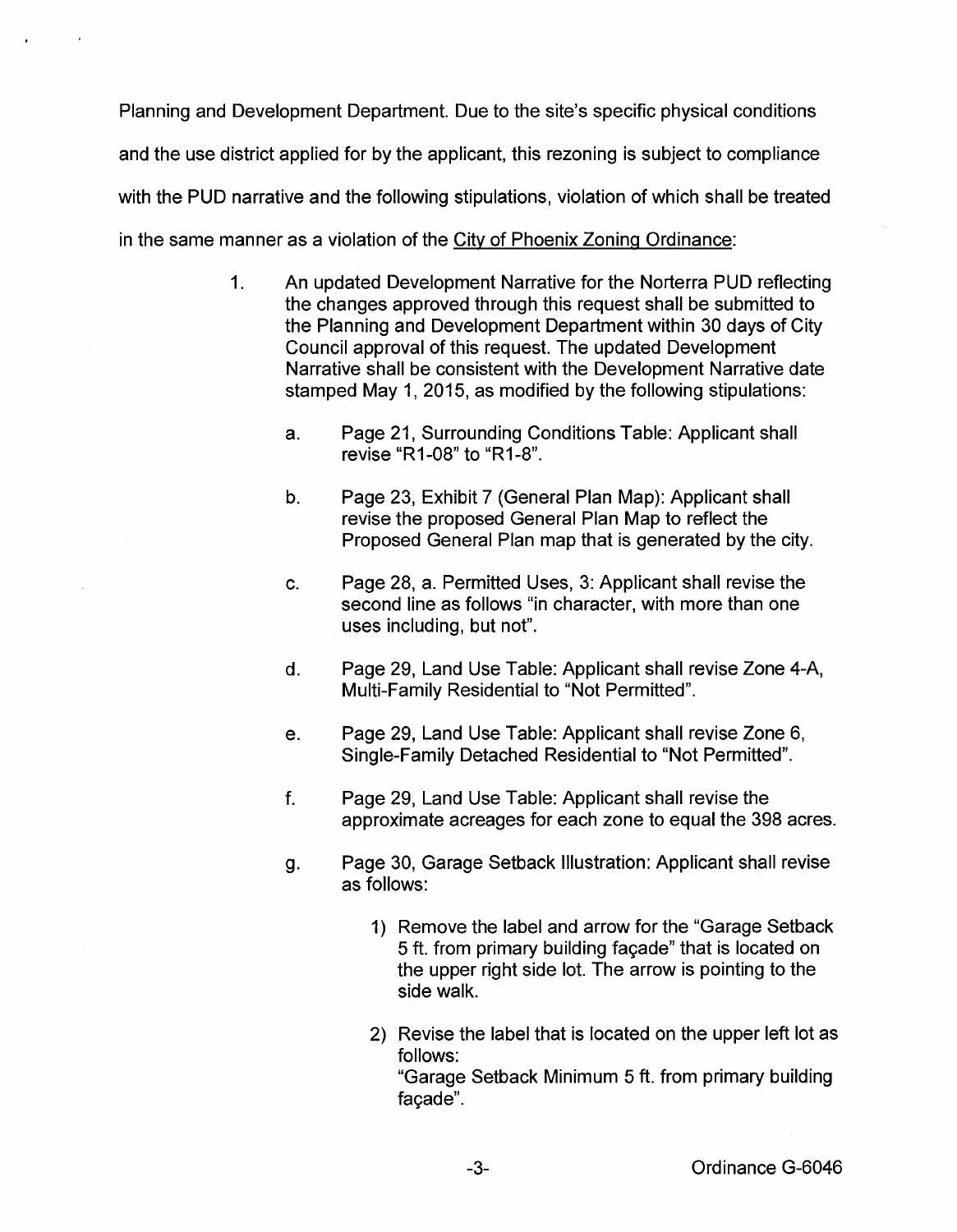- h. Page 31, Development Standards Table: Applicant shall add minimum open space requirements of 5% in the last row of the table or remove the row.
- i. Page 30-31, Development Standards: Applicant shall add a stepback provision for buildings over 45 feet as follows: "1. Height Transition Standards: Properties that have building types that are over 45 feet in height and have a shared property line with a Single-Family Attached and Detached Residential building type shall provide a building stepback of one foot for each additional one foot of building height over the 45-foot height and up to the maximum permitted height."
- j. Page 32, Summary Chart for Planting Guidelines, Parking Lot Area Landscape, Area Requirements: Applicant shall correct the spelling of the word "landscaping".
- k. Page 33, Arterial & Major Collector Road Landscape, Second paragraph: Applicant shall add "page 32" to reference the Summary Chart for Planting Guidelines, as referenced in the other sections.
- I. Page 41, Amenities: Applicant shall revise the minimum number of trash receptacles to two per each park space of a minimum of .40-acres.
- m. Pages 43-45: Applicant shall revise the dimensions of the landscape planters to be consistent with the Street Sections (Exhibits 11-14), and do not include curbs as part of the landscape planter widths.
- n. Page 46-49, Exhibits 11-14 (Street Sections): Applicant shall revise the following:
	- 1) Revise the dimensions of the landscape planters to be consistent with the descriptions in the Thematic Streetscape Section, and do not include curbs as part of the landscape planter widths.
	- 2) Page 49, Minor Neighborhood Street: Upper-case "Street"
- o. Pages 54: Applicant shall remove item 1.d. and add it to 2.g., as follows: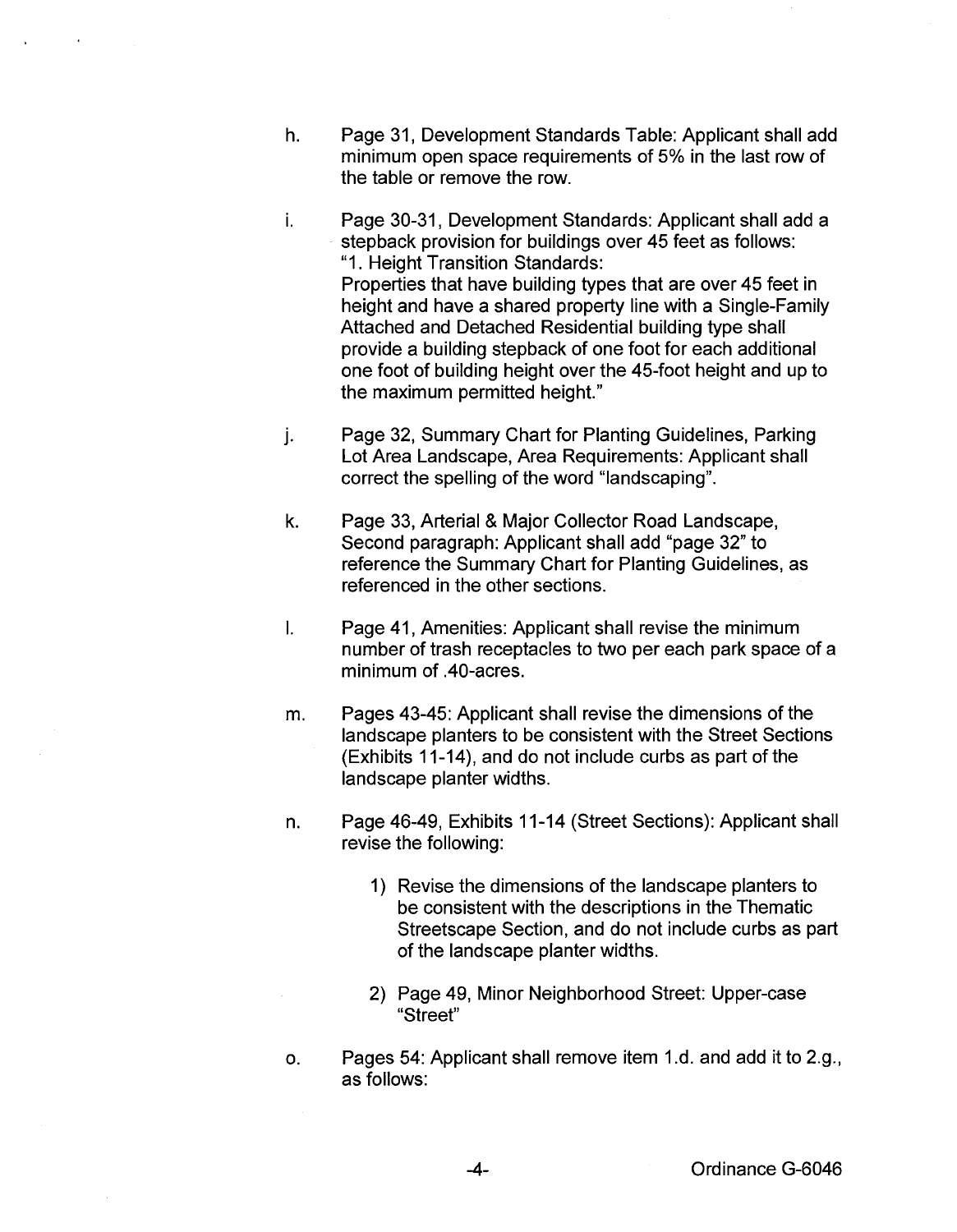"g. Encourage shared/reciprocal parking to reduce the overall number of parking spaces required. Use and implementation of shared parking strategies should be considered wherever possible following the requirements provided in Section 702.E.2 Shared parking model."

- p. Page 58, Exhibit 16 (Comparative Zoning Standards): Applicant shall revise the PUD landscape setbacks to reflect the changes made in the Development Standards Table (page 31) as follows: Rear Street: 10' Interior:  $0' - 10'$
- q. Page 59-86, Exhibit 17: Applicant shall revise the exhibit number from "4" to "17".
- r. Page 71, Exhibit 17, Zone 4: Applicant shall revise line 33 of the legal description changing from a non-tangent curve to a tangent curve as follows: "THENCE North 79°50'09" West, a distance of 214.68 feet, to the beginning of a tangent curve;
- 2. A minimum 12-acre school site at a location acceptable to the applicant and the Street Transportation Department in consultation with the Deer Valley Unified School District or any other private or charter school, shall be shown on the Master Plans for the Norterra PUD, as approved by the Planning and Development Department. The school site shall be reserved for 18 months from the date of approval of adjacent final plat or a final plat delineating the school site, unless evidence is provided by the applicant that a school site has been established within the Norterra PUD.
- 3. The property owner shall record documents that disclose the existence and operational characteristics of the Phoenix Deer Valley Airport to future owners or tenants of the property. The form and content of such documents shall be according to the templates and instructions provided which have been reviewed and approved by the City Attorney.
- 4. The property owner shall record a limited Avigation Easement granted to the City of Phoenix for overflight right-of-way, including the rights, effects and impacts to and upon the above property.

SECTION 3: If any section, subsection, sentence, clause, phrase or

portion of this ordinance is for any reason held to be invalid or unconstitutional by the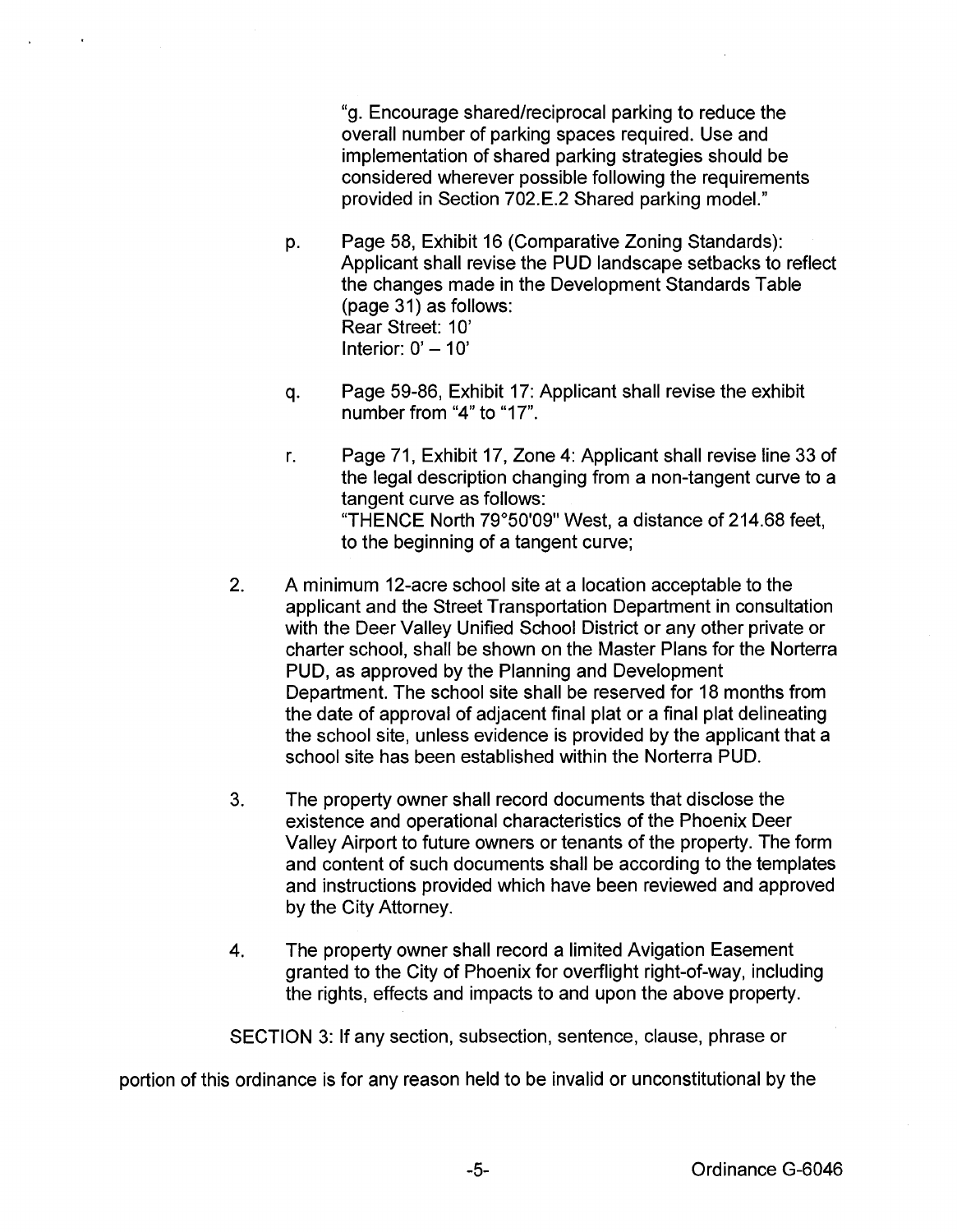decision of any court of competent jurisdiction, such decision shall not affect the validity of the remaining portions hereof.

PASSED by the Council of the City of Phoenix this 1st day of July, 2015.

MAYOR

ATTEST:

**City Clerk** 

APPROVED AS TO FORM:

Acting City Attorney  $\frac{1}{2}$ *h* /

REVIEWED BY: City Manager

PL:tml:1191823v1 (CM#91) (ltem#148) 7/1/15

Attachments:

A- Legal Description (1 Page)

B- Ordinance Location Map (1 Page)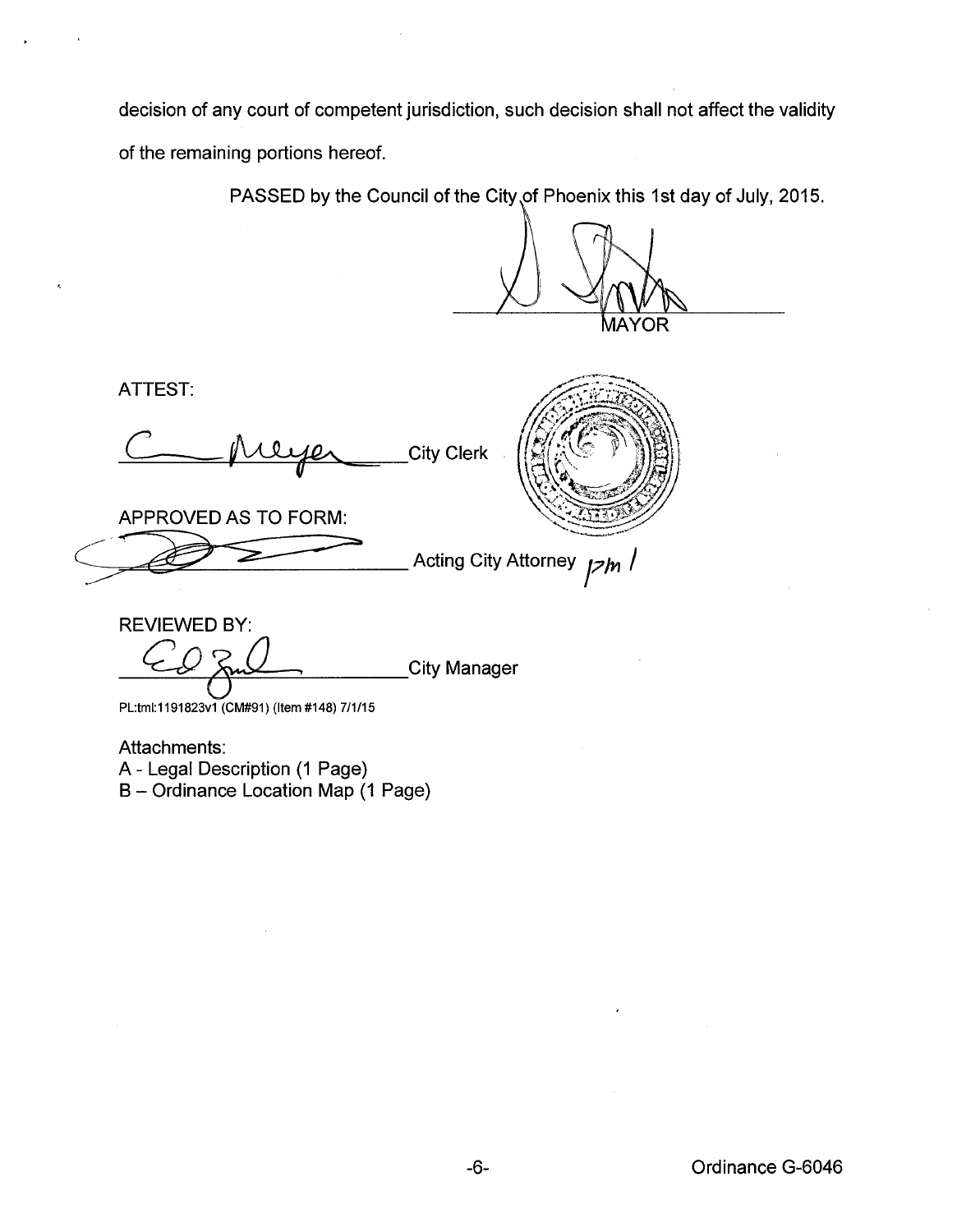## ATTACHMENT A

## LEGAL DESCRIPTION FOR Z-3-15-1

A portion of Lot 1 and all of Lot 2 of USAA Amended Final Plat recorded in Book 691, page 26, Maricopa County Records (M.C.R.), Lot 4 of USAA Unit 1 Final Plat recorded in Book 900, page 40, M.C.R. and portions of Section 1 and Section 2, Township 4 North Range 2 East, all lying within Section 1 and Section 2, Township 4 North, Range 2 East, of the Gila and Salt River Meridian, Maricopa County, Arizona, more particularly described as follows:

COMMENCING at the southeast corner of said Section 1, a 3-inch Maricopa County (M.C.) brass cap in handhole (B.C.H.), from which the south quarter corner of said Section 1, a City of Phoenix (C.O.P.) brass cap in handhole, bears North 89°37'02" West (basis of bearing), a distance of 2674.52 feet, said southeast corner being the POINT OF BEGINNING;

THENCE along the south line of said Section 1, North 89°37'02" West, a distance of 2674.52 feet, to said south quarter corner of Section 1 and the monument line of Norterra Parkway, as shown on said USAA Amended Final Plat;

THENCE leaving said south line, along said monument line, North 00°29'52" West, a distance of 300.04 feet, to the beginning of a curve;

THENCE northwesterly along said curve, having a radius of 645.00 feet, concave southwesterly, through a central angle of 72°05'42", a distance of 811.60 feet, to the curve's end;

THENCE North 72°35'34" West, a distance of 206.86 feet;

THENCE leaving said monument line, North 17°24'26" East, a distance of 77.00 feet, to the southwesterly line of said Lot 1;

THENCE leaving said southwesterly line, North 17°30'02" East, a distance of 9.67 feet, to the beginning of a curve;

THENCE northeasterly along said curve, having a radius of 400.00 feet, concave southeasterly, through a central angle of 46°06'04", a distance of 321.85 feet, to the curve's end;

THENCE North 63°36'06" East, a distance of 195.44 feet;

THENCE North 27°39'03" West, a distance of 284.62 feet;

THENCE North 62°20'57" East, a distance of 39.69 feet, to the beginning of a curve;

THENCE northeasterly along said curve, having a radius of 740.00 feet, concave northwesterly, through a central angle of 39°16'33", a distance of 507.26 feet, to a point of compound curvature;

THENCE northerly along said curve, having a radius of 990.69 feet, concave westerly, through a central angle of 13°56'20", a distance of 241.01 feet, to the easterly line of said Lot 1 and a point of intersection with a non-tangent line;

THENCE along said easterly line, North 00°00'00" East, a distance of 448.03 feet;

THENCE leaving said easterly line, North 30°00'00" West, a distance of 534.21 feet;

THENCE North 31°32'49" East, a distance of 151.10 feet, to the northerly line of said Lot 1;

THENCE along said northerly line, North 90°00'00" West, a distance of 1240.17 feet; THENCE North 45°29'52" West, a distance of 476.39 feet, to the most northerly corner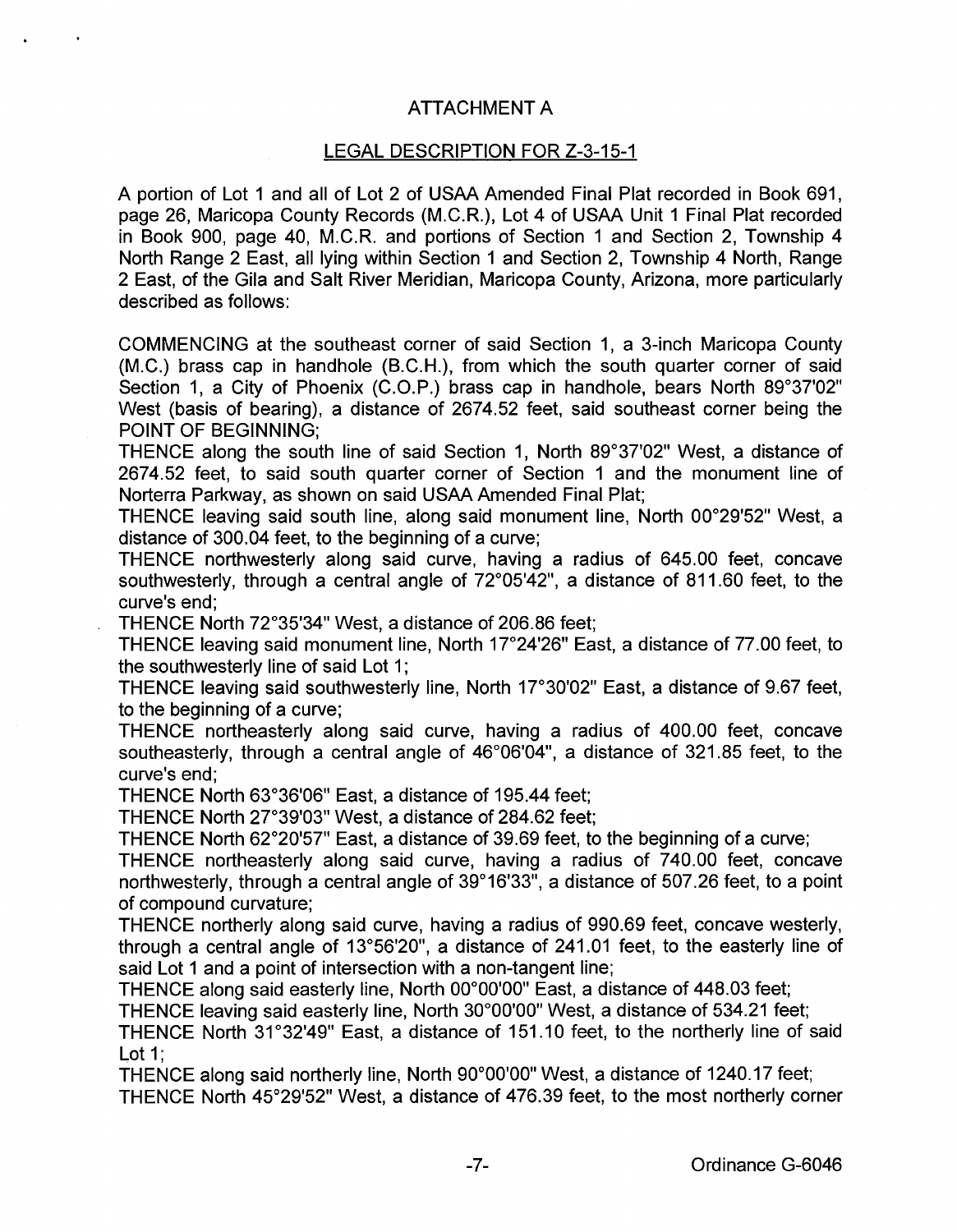of said Lot 1:

THENCE leaving said northerly line, North 52°37'13" West, a distance of 77.00 feet, to said monument line of said Norterra Parkway;

THENCE along said monument line, South 37°22'47" West, a distance of 162.94 feet, to the beginning of a curve;

THENCE southwesterly along said curve, having a radius of 1100.00 feet, concave southeasterly, through a central angle of  $27^{\circ}16'35''$ , a distance of 523.67 feet, to a point of intersection with a non-tangent line;

THENCE leaving said monument line, North 79°53'48" West, a distance of 55.00 feet, to the southeast corner of said Lot 4;

THENCE along the southerly line of said Lot 4, North 90°00'00" West, a distance of 865.48 feet, to the southwest corner of said Lot 4;

THENCE leaving said southerly line, South 80°00'27" West, a distance of 180.14 feet, to the median centerline of Interstate 17, as shown on the Right of Way Plans of the Phoenix - Cordes Jct. Highway SR 101 - Carefree Hwy 017 MA 215 H5162 01R I 017-A-702 plans with a seal date of 4-17 -08;

THENCE along said median centerline, North 09°59'33" West, a distance of 1630.37 feet, to the north line of said Section 2;

THENCE leaving said median centerline, along said north line, North 89°16'54" East, a distance of 989.41 feet, to the southwest corner of Section 36, Township 5 North, Range 2 East;

THENCE along the south line of said Section 36, also being the north line of said Section 1, North 89°26'46" East, a distance of 2653.24 feet, to the south quarter corner of said Section 36;

THENCE continuing along the south line of said Section 36 and said north line of said Section 1, North 89°25'44" East, a distance of 2470.22 feet, to the northeast corner of said Section 1:

THENCE leaving said south line of Section 36 and said north line of Section 1, along the east line of said Section 1, South 00°14'41" East, a distance of 2081.96 feet, to the east quarter corner of said Section 1;THENCE continuing along said east line, South 00°13'09" East, a distance of 2644.80 feet, to the POINT OF BEGINNING.

Containing 407.3761 acres, or 17,745,304 square feet of land, more or less.

Subject to existing rights-of-way and easements.

This parcel description is based on said USAA Amended Final Plat, recorded in Book 691, page 26, M.C.R. and other client provided information. This parcel description is located within an area surveyed by Wood, Patel & Associates, Inc. during the month of January, 2012. Any monumentation noted in this parcel description is within acceptable tolerance (as defined in Arizona Boundary Survey Minimum Standards dated 02/14/2002) of said positions based on said survey.